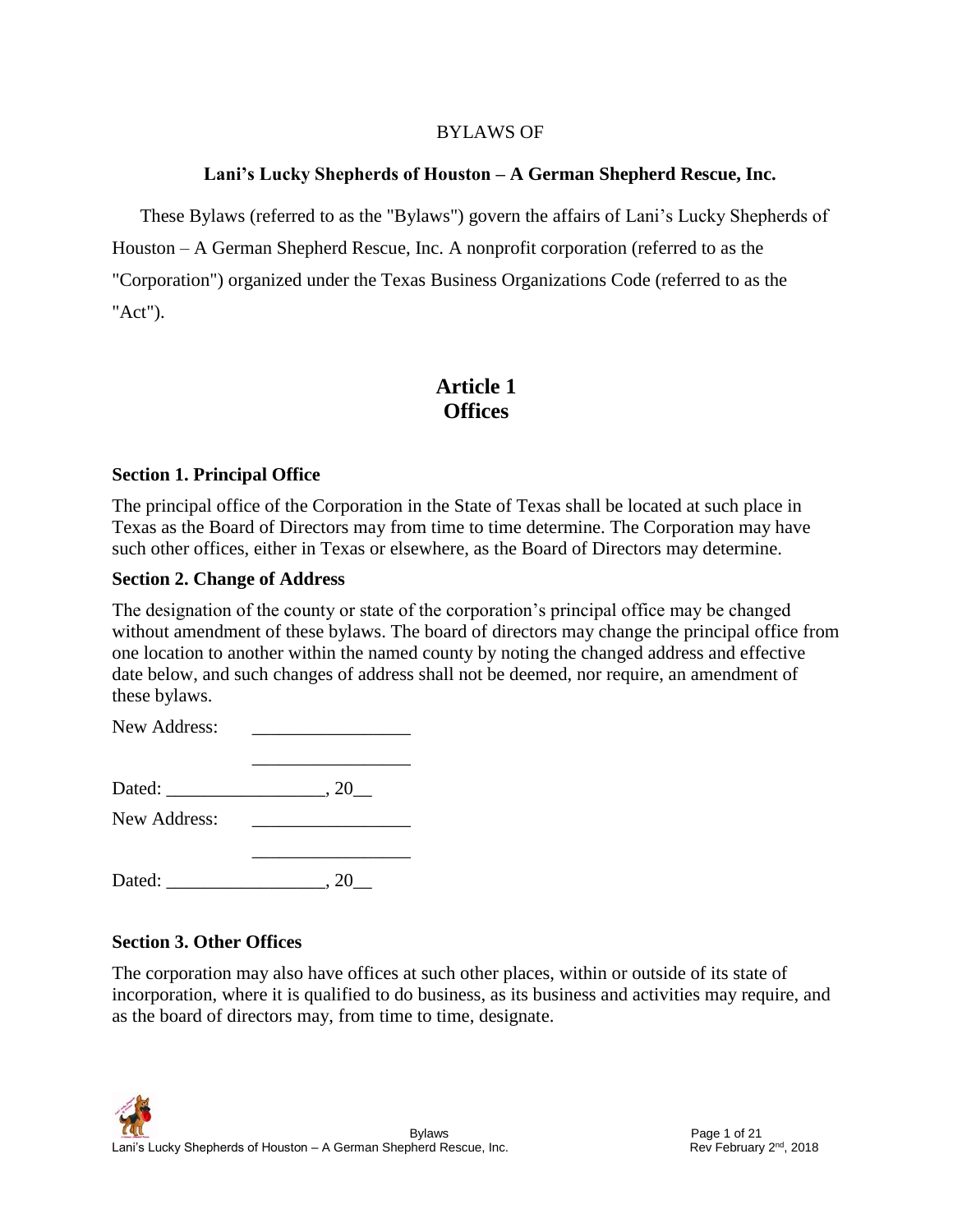# **Article 2 Nonprofit Purposes**

### **Section 1. IRS Section 501(c)(3) Purposes**

This corporation is organized exclusively for one or more of the purposes as specified in Section  $501(c)(3)$  of the Internal Revenue Code, including, for such purposes, the making of distributions to organizations that qualify as exempt organizations under Section  $501(c)(3)$  of the Internal Revenue Code.

### **Section 2. Specific Objectives and Purposes**

The specific objectives and purposes of this corporation shall be:

To work with community partners such as public and private animal shelters and animal owners by accepting dogs into our program who are at risk from abuse, neglect, abandonment, or surrendered by owners who can no longer provide the needed care for the dogs. To reduce the number of dogs in our community who are euthanized due to animal shelter overcrowding and other procedures placing dogs at risk.

Our organization will provide shelter, nutrition, and needed medical care to the dogs in our care. We will lessen the burdens of government by accepting dogs from publicly funded animal shelters who would have the burden to provide shelter, food, and medical treatments if our organization had not agreed to accept the dogs from those shelters.

Our organization will provide an educational service to the communities that we serve by training our volunteers and adopters in various dog handling, health and safety, quality of life and responsible dog ownership skills that will result in successful dog ownership. This will lower the number of stray dogs in animal shelters and on the streets of the communities that we serve.

Our organization will review adoption and foster applicants through interviews, home visits, medical records on current and past pets and other available sources to ensure that each dog in our care is placed in a home capable of providing the needed care to provide a safe and healthy home for them.

To engage in other activities related to protecting the welfare of dogs in our community and educating the public on dog health and safety issues.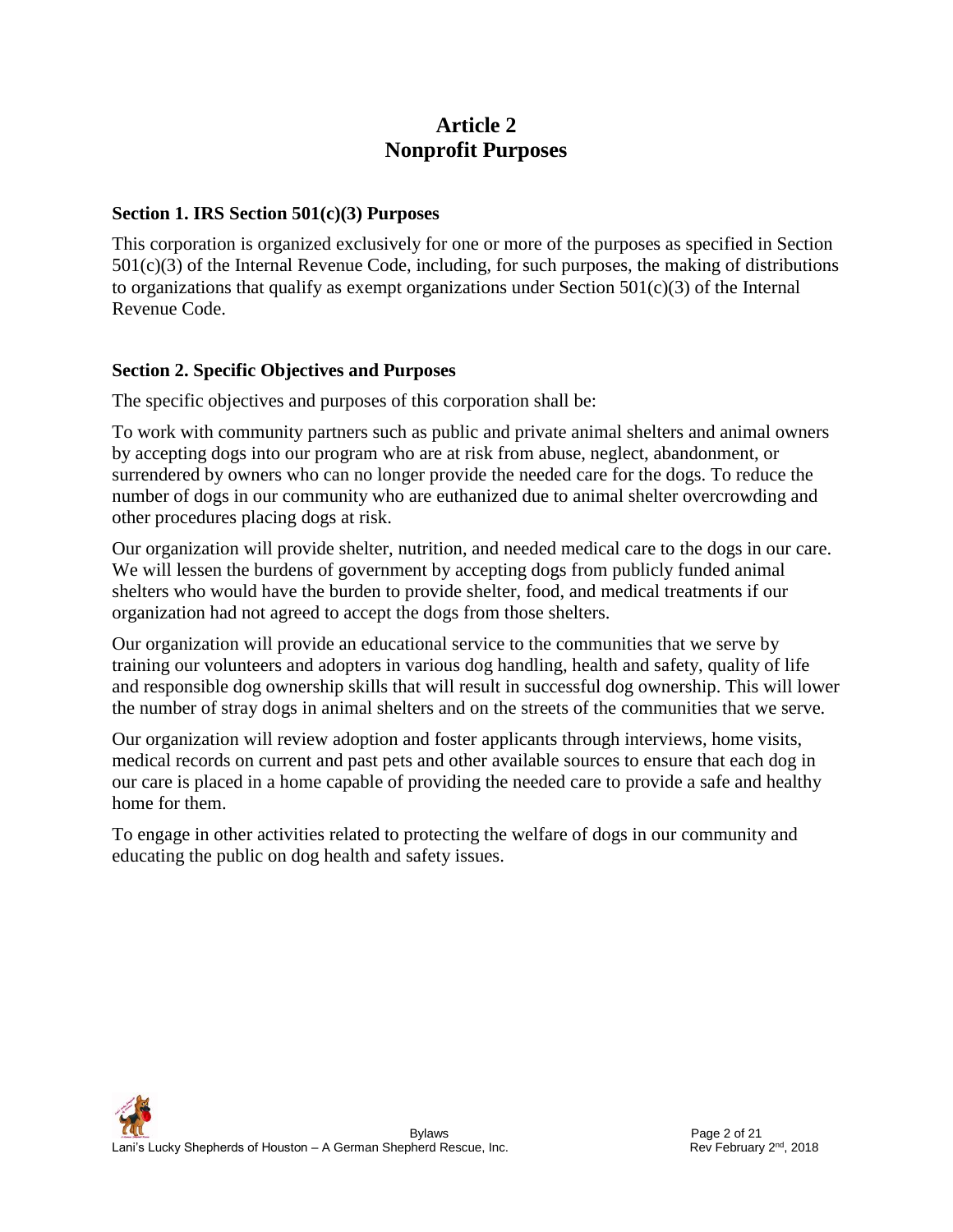# **Article 3 Directors**

### **Section 1. Number**

The corporation shall have a minimum of three directors and collectively they shall be known as the board of directors.

### **Section 2. Qualifications**

Directors shall be at least eighteen years of age.

### **Section 3. Powers**

Subject to the provisions of the laws of Texas and any limitations in the articles of incorporation and these bylaws relating to action required or permitted to be taken or approved by the members, if any, of this corporation, the activities and affairs of this corporation shall be conducted, and all corporate powers shall be exercised by or under the direction of the board of directors.

### **Section 4. Duties**

It shall be the duty of the directors to:

- a. Perform any and all duties imposed on them collectively or individually by law, by the articles of incorporation, or by these bylaws;
- b. Appoint and remove, employ and discharge, and, except as otherwise provided in these bylaws, prescribe the duties and fix the compensation, if any, of all officers, agents, and employees of the corporation;
- c. Supervise all officers, agents, and employees of the corporation to assure that their duties are performed properly;
- d. Meet at such times and places as required by these bylaws;
- e. Register their mailing and email addresses with the Secretary of the corporation, and notices of meetings mailed or emailed to them at such addresses shall be valid notices thereof.

### **Section 5. Advisory Board**

The Board of Directors may create an Advisory Board and elect persons to serve in this capacity. The purpose of an Advisory Board is to provide expertise to the Board of Directors relative to the organization's mission. Advisory Board positions, which are non-voting roles, are considered very prestigious and must be approved by a 70% vote of the Board of Directors. The Advisory Board may only be disbanded by a vote of 70% of the Board of Directors.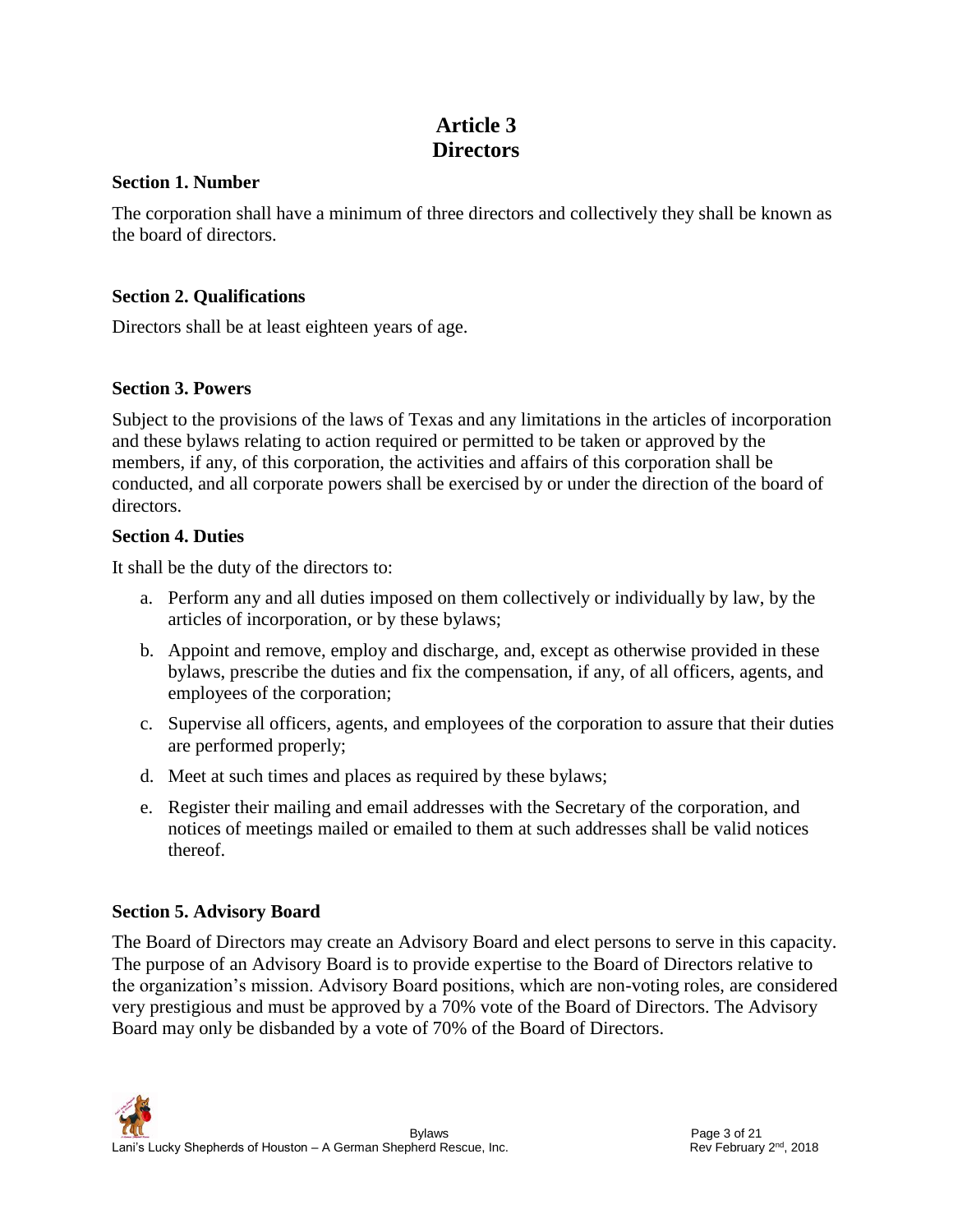### **Section 5. Term of Office**

Each Director shall hold office for a period of three years and until his or her successor is elected and qualifies. A Director elected to fill a vacancy shall serve the remaining term of his or her predecessor, or until a successor has been qualified and elected.

Any Director may be removed, either with or without cause, by a two thirds majority vote of Directors present at a duly called Special meeting, called for that purpose. At least one-week (seven days) notice must be sent to all Directors that the purpose of the meeting is the removal of a Director.

Any director may resign at any time by giving written notice to the board of directors or to the President or Secretary of the corporation. Any such resignation shall take effect at the date of receipt of such notice or at any later date specified therein, and, unless otherwise specified therein, the acceptance of such resignation shall not be necessary to make it effective. The above provisions of this section shall be superseded by any conflicting terms of a contract which has been approved or ratified by the board of directors relating to the employment of any officer of the corporation.

### **Section 6. Compensation**

Directors shall serve without compensation. In addition, they shall be allowed reasonable advancement or reimbursement of expenses incurred in the performance of their duties. Any payments to directors shall be approved in advance in accordance with this corporation's conflict of interest policy, as set forth in Article 9 of these bylaws.

### **Section 7. Place of Meetings**

Meetings shall be held at the principal office of the corporation unless otherwise provided by the board or at such other place as may be designated from time to time by resolution of the board of directors, or as otherwise permitted under the laws of the State of Texas through Meetings by Remote Communications Technology. Subject to the provisions of this code and the certificate of formation and bylaws of a corporation, a meeting of the members of a corporation, the board of directors of a corporation, or any committee designated by the board of directors of a corporation may be held by means of a remote electronic communications system, including video conferencing technology or Internet, only if: 1) each person entitled to participate in the meeting consents to the meeting being held by means of that system; and 2) the system provides access to the meeting in a manner or using a method by which each person participating in the meeting can communicate concurrently with each other participant.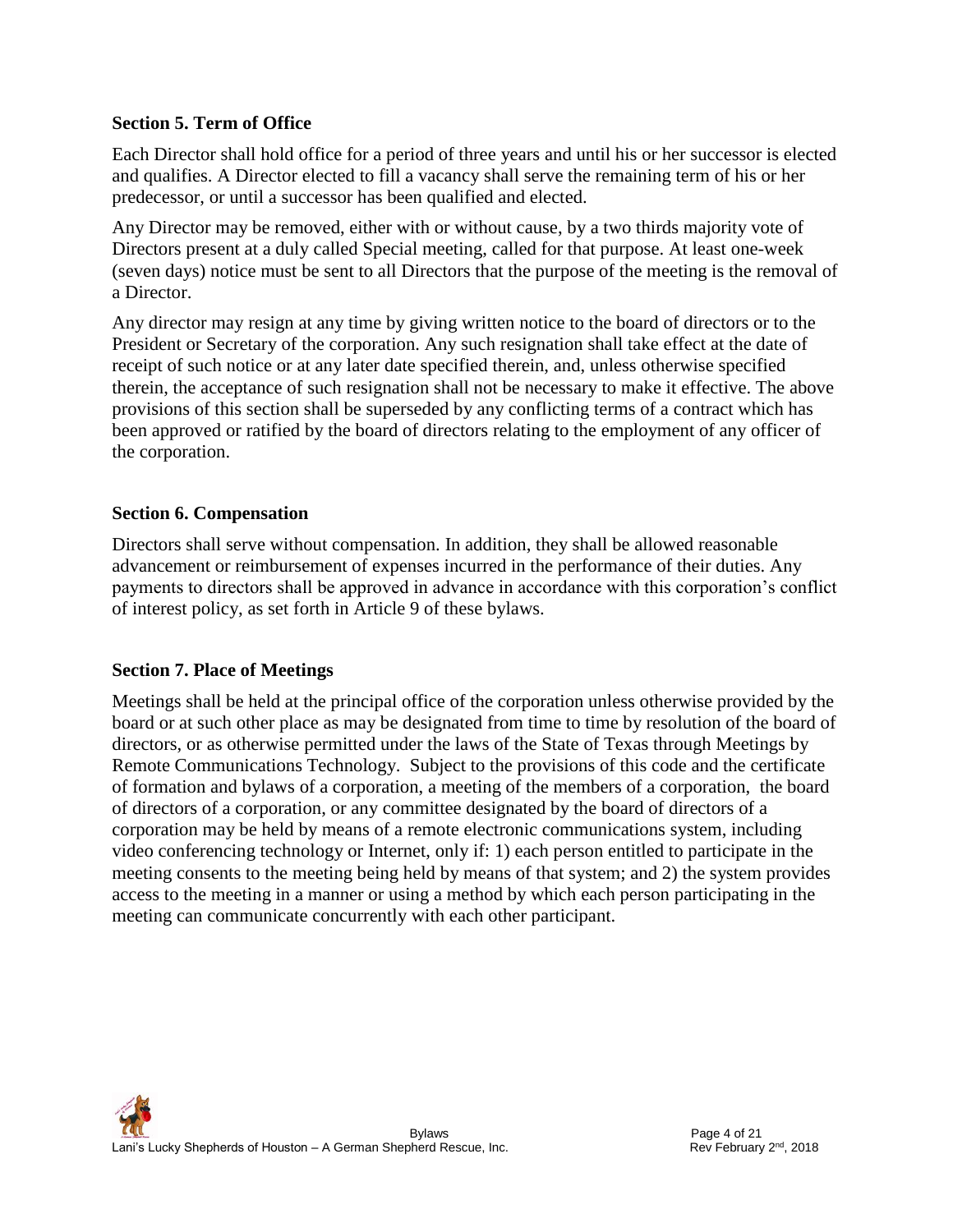### **Section 8. Regular Meetings**

Regular meetings of the board of directors may be called by the President, the vice President, the Secretary, or, if different, by the persons specifically authorized under the laws of Texas to call special meetings of the board. Such meetings shall be held at the principal office of the corporation or, if different, at the place designated by the person or persons calling the regular meeting.

## **Section 9. Special Meetings**

Special meetings of the board of directors may be called by the President, the vice President, the Secretary, by any two directors, or, if different, by the persons specifically authorized under the laws of Texas to call special meetings of the board. Such meetings shall be held at the principal office of the corporation or, if different, at the place designated by the person or persons calling the special meeting.

# **Section 10. Notice of Meetings**

Attendance of a director at a meeting constitutes a waiver of notice, unless the director attends a meeting for the express purpose of objecting to the transaction of any business on the ground that the meeting is not lawfully called or convened. Unless otherwise provided by the articles of incorporation, these bylaws, or provisions of law, the following provisions shall govern the giving of notice for meetings of the board of directors:

- **a. Regular Meetings.** At least one week (seven days) prior notice shall be given by the Secretary or the President of the corporation to each director of each regular meeting of the board. Such notice may be oral or written, may be given personally, by first class mail, by telephone or by email, and shall state the place, date, and time of the meeting and the matters proposed to be acted upon at the meeting.
- **b. Special Meetings.** At least one-week (seven days) prior notice shall be given by the Secretary or the President of the corporation to each director of each special meeting of the board. Such notice may be oral or written, may be given personally, by first class mail, by telephone or by email, and shall state the place, date, and time of the meeting and the matters proposed to be acted upon at the meeting.
- **c. Waiver of Notice.** Whenever any notice of a meeting is required to be given to any director of this corporation under provisions of the articles of incorporation, these bylaws, or the law of Texas, a waiver of notice in writing signed by the director, whether before or after the time of the meeting, shall be equivalent to the giving of such notice.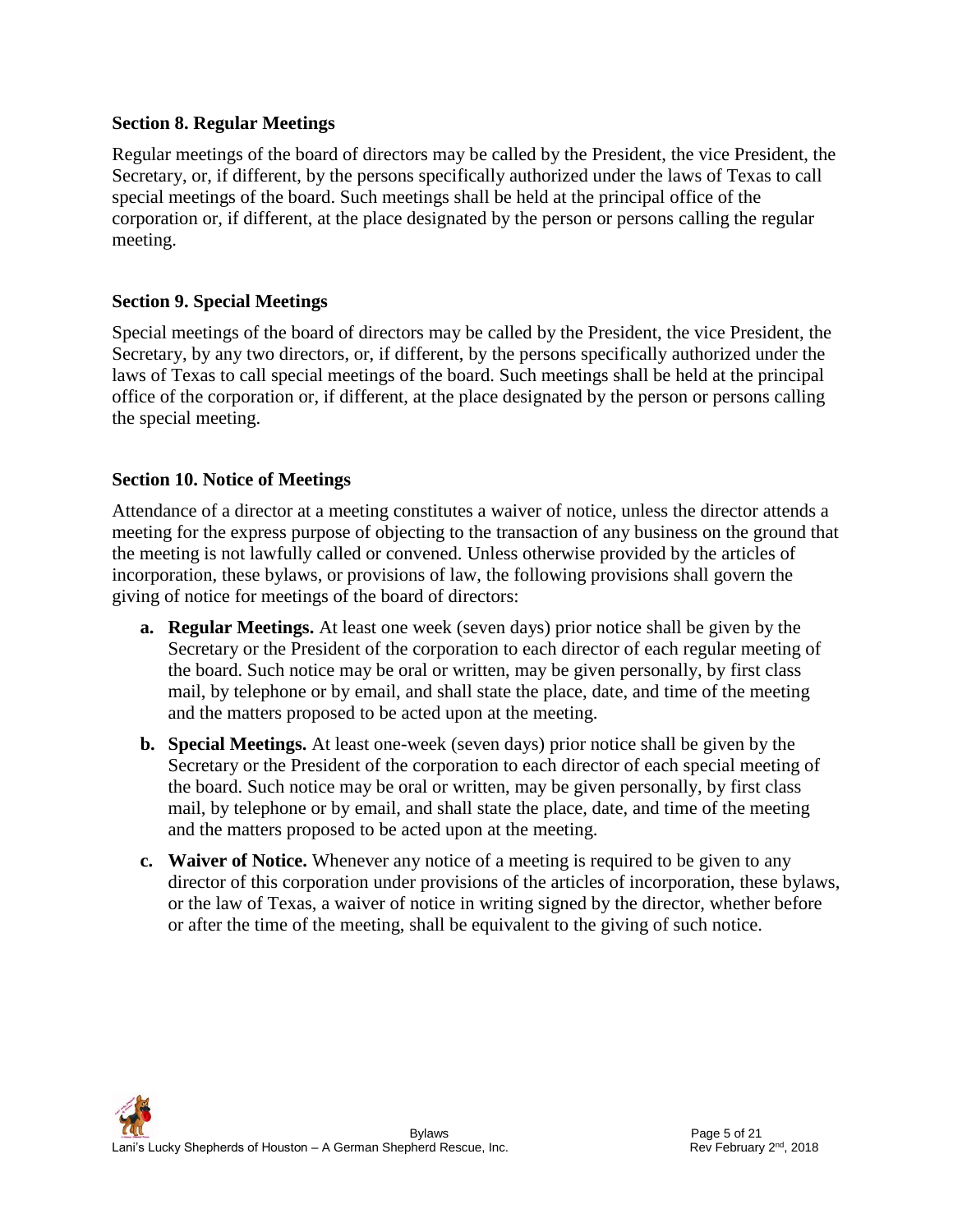### **Section 11. Quorum for Meetings**

A quorum shall consist of a majority of the members of the entire board of directors serving as board members at the time the meeting is called.

Except as otherwise provided under the articles of incorporation, these bylaws, or provisions of law, no business shall be considered by the board at any meeting at which the required quorum is not present, and the only motion which the chair shall entertain at such meeting is a motion to adjourn.

## **Section 12. Majority Action as Board Action**

Every act or decision done or made by a majority of the director's present at a meeting duly held at which a quorum is present is the act of the board of directors, unless the articles of incorporation, these bylaws, or provisions of law require a greater percentage or different voting rules for approval of a matter by the board.

# **Section 13. Conduct of Meetings**

Meetings of the board of directors shall be presided over by the President, or, if no such person has been so designated, or in his or her absence, by the vice President of the corporation, or in the absence of each of these persons, by a chairperson chosen by a majority of the director's present at the meeting. The Secretary of the corporation shall act as Secretary of all meetings of the board, provided that, in his or her absence, the presiding officer shall appoint another person to act as Secretary of the meeting.

Meetings shall be governed by Roberts rules of order, insofar as such rules are not inconsistent with or in conflict with the articles of incorporation, these bylaws, or with provisions of law.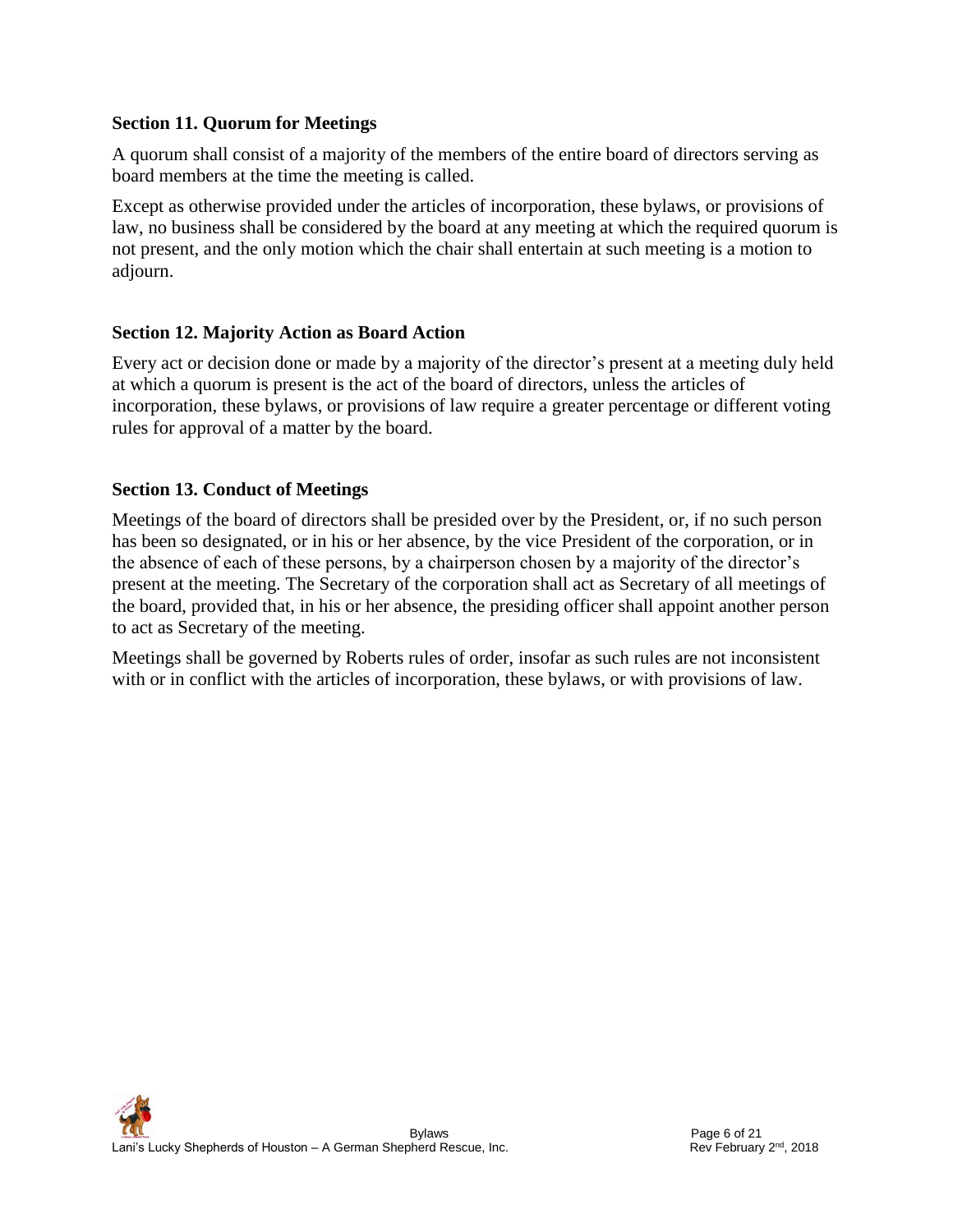### **Section 14. Vacancies**

Vacancies on the board of directors shall exist (1) on the death, resignation, or removal of any director, and (2) whenever the number of authorized directors is increased.

Any director may resign effective upon giving written notice to the chairperson of the board, the President, the Secretary, or the board of directors, unless the notice specifies a later time for the effectiveness of such resignation. No director may resign if the corporation would then be left without a duly elected director or directors in charge of its affairs, except upon notice to the Office of the Secretary of State or other appropriate agency of Texas.

Directors may be removed from office, with or without cause, as permitted by and in accordance with these bylaws and the laws of Texas.

Unless otherwise prohibited by the articles of incorporation, these bylaws, or provisions of law, vacancies on the board may be filled by approval of the board of directors. If the number of directors then in office is less than a quorum, a vacancy on the board may be filled by approval of a majority of the directors then in office or by a sole remaining director. A person elected to fill a vacancy on the board shall hold office until the next election of the board of directors or until his or her death, resignation, or removal from office.

### **Section 14.1. Nomination of Directors**

At any meeting at which the election of a Director occurs, a Director may nominate a person with a second of any other Director.

### **Section 15. Nonliability of Directors**

The directors shall not be personally liable for the debts, liabilities, or other obligations of the corporation.

### **Section 16. Indemnification by Corporation of Directors and Officers**

The directors and officers of the corporation shall be indemnified by the corporation to the fullest extent permissible under the laws of Texas.

### **Section 17. Insurance for Corporate Agents**

Except as may be otherwise provided under provisions of law, the board of directors may adopt a resolution authorizing the purchase and maintenance of insurance on behalf of any agent of the corporation (including a director, officer, employee, or other agent of the corporation) against liabilities asserted against or incurred by the agent in such capacity or arising out of the agent's status as such, whether or not the corporation would have the power to indemnify the agent against such liability under the articles of incorporation, these bylaws, or provisions of law.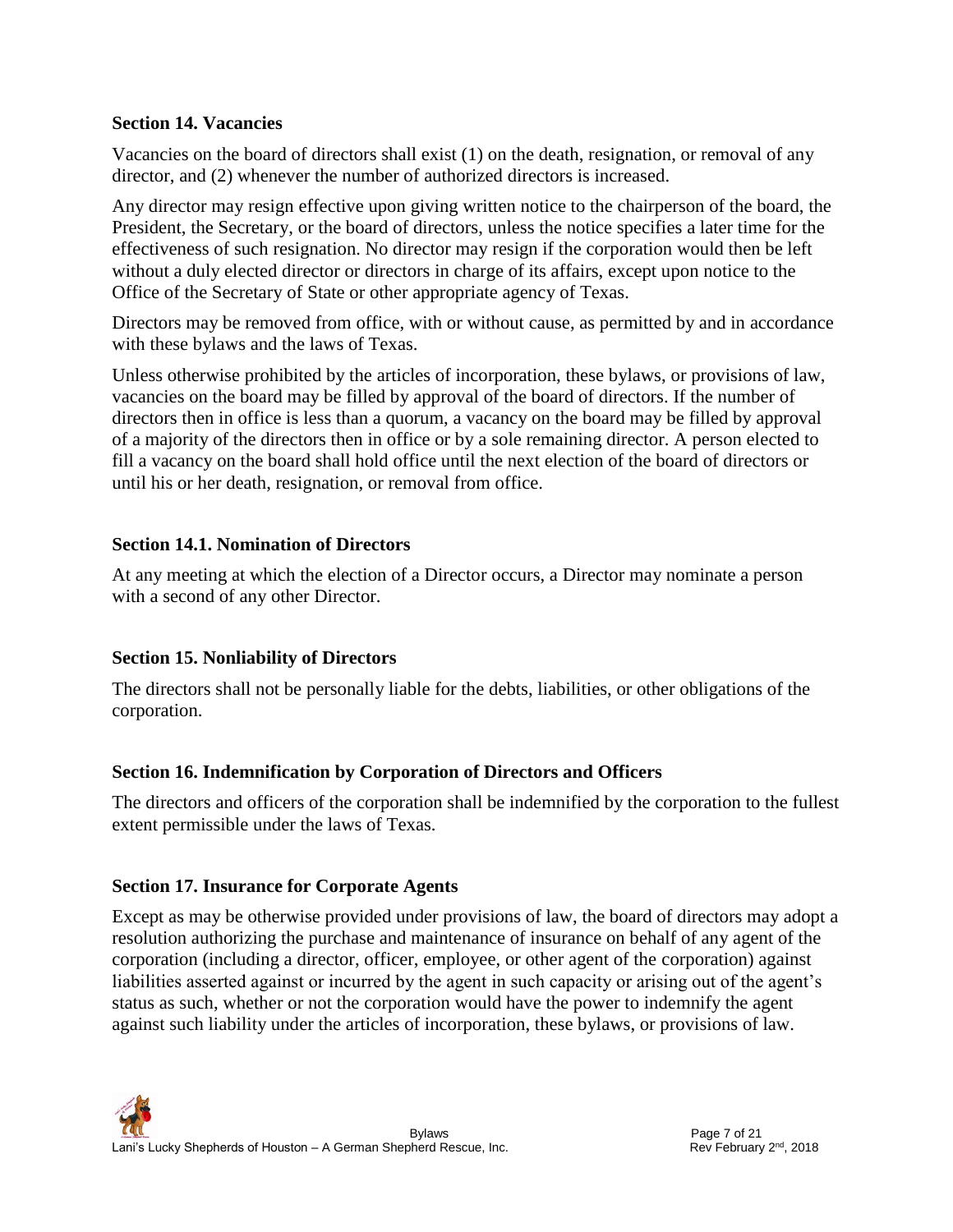# **Article 4 Officers**

### **Section 1. Designation of Officers**

The officers of the corporation shall be a President, a Secretary, and a Treasurer. The corporation may also have a chairperson of the board, one or more vice Presidents, assistant secretaries, assistant Treasurers, and other such officers with such titles as may be determined from time to time by the board of directors. Two or more offices may be held by the same person, except the offices of President and Secretary.

## **Section 2. Qualifications**

Any person over the age of eighteen may serve as officer of this corporation.

# **Section 3. Election and Term of Office**

Officers shall be elected by the board of directors, at any time, and each officer shall hold office until he or she resigns or is removed or is otherwise disqualified to serve, or until his or her successor shall be elected and qualified, whichever occurs first.

# **Section 4. Removal and Resignation**

Any officer may be removed, either with or without cause, by a two thirds majority vote of Directors present at a duly called Special meeting called for that purpose. At least one-week (seven days) notice must be sent to all Directors that the purpose of the meeting is the removal of an officer.

Any officer may resign at any time by giving written notice to the board of directors or to the President or Secretary of the corporation. Any such resignation shall take effect at the date of receipt of such notice or at any later date specified therein, and, unless otherwise specified therein, the acceptance of such resignation shall not be necessary to make it effective. The above provisions of this section shall be superseded by any conflicting terms of a contract which has been approved or ratified by the board of directors relating to the employment of any officer of the corporation.

# **Section 5. Vacancies**

Any vacancy caused by the death, resignation, removal, disqualification, or otherwise, of any officer shall be filled by the board of directors. In the event of a vacancy in any office other than that of President, such vacancy may be filled temporarily by appointment by the President until such time as the board shall fill the vacancy. Vacancies occurring in offices of officers appointed at the discretion of the board may or may not be filled as the board shall determine.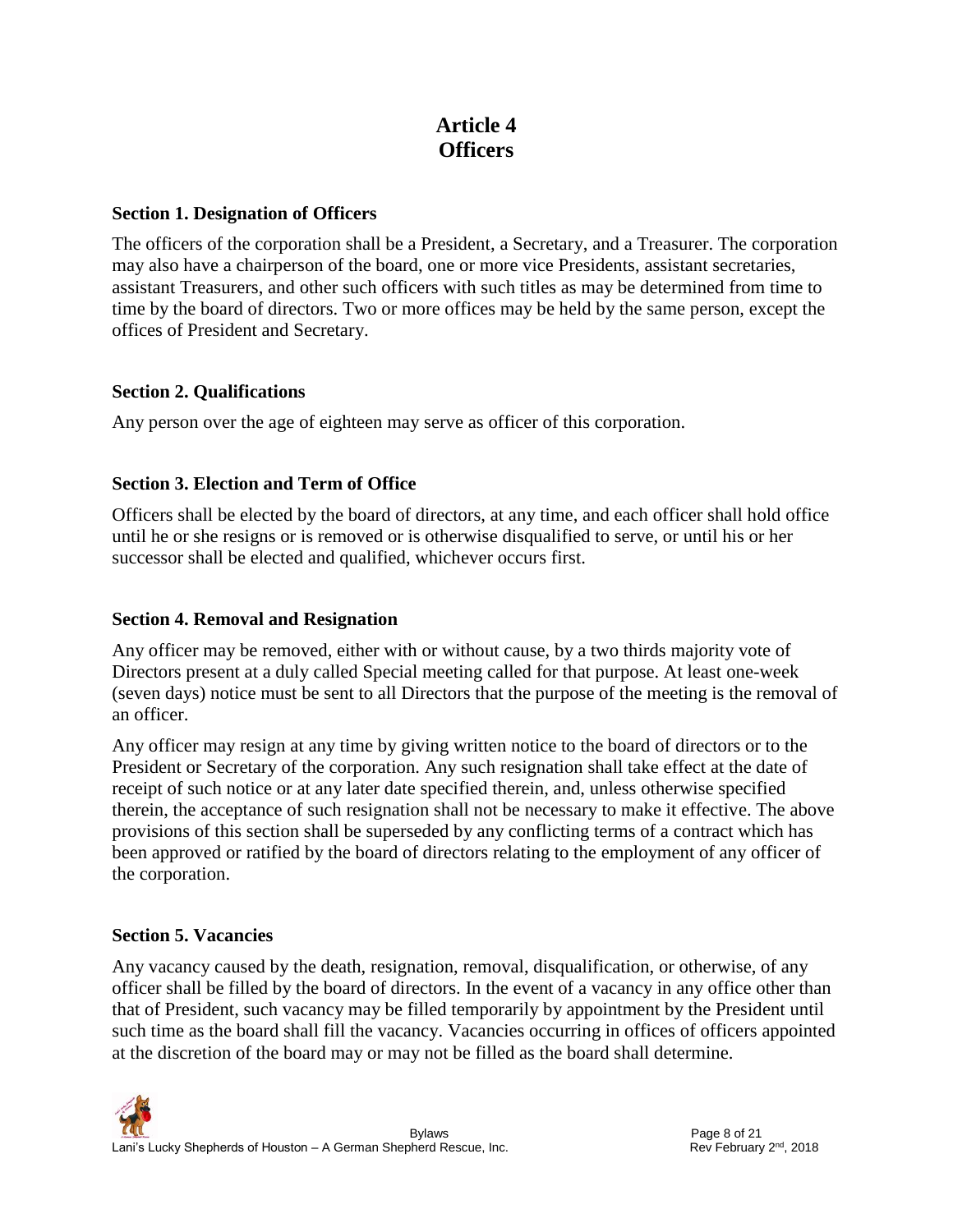### **Section 6. Duties of President**

The President shall be the chief executive officer of the corporation and shall, subject to the control of the board of directors, supervise and control the affairs of the corporation and the activities of the officers. He or she shall perform all duties incident to his or her office and such other duties as may be required by law, by the articles of incorporation, or by these bylaws, or which may be prescribed from time to time by the board of directors. Unless another person is specifically appointed as chairperson of the board of directors, the President shall preside at all meetings of the board of directors and, if this corporation has members, at all meetings of the members. Except as otherwise expressly provided by law, by the articles of incorporation, or by these bylaws, he or she shall, in the name of the corporation, execute such deeds, mortgages, bonds, contracts, checks, or other instruments which may from time to time be authorized by the board of directors.

# **Section 7. Duties of Vice President**

In the absence of the President, or in the event of his or her inability or refusal to act, the vice President, if one is currently in place, shall perform all the duties of the President, and when so acting shall have all the powers of, and be subject to all the restrictions on, the President. The vice President shall have other powers and perform such other duties as may be prescribed by law, by the articles of incorporation, or by these bylaws, or as may be prescribed by the board of directors.

# **Section 8. Duties of Secretary**

The Secretary shall:

Certify and keep at the principal office of the corporation the original, or a copy, of these bylaws as amended or otherwise altered to date.

Keep at the principal office of the corporation or at such other place as the board may determine, a book of minutes of all meetings of the directors, and, if applicable, meetings of committees of directors and of members, recording therein the time and place of holding, whether regular or special, how called, how notice thereof was given, the names of those present or represented at the meeting, and the proceedings thereof.

Ensure that the minutes of meetings of the corporation, any written consents approving action taken without a meeting, and any supporting documents pertaining to meetings, minutes, and consents shall be contemporaneously recorded in the corporate records of this corporation. "Contemporaneously" in this context means that the minutes, consents, and supporting documents shall be recorded in the records of this corporation by the later of (1) the next meeting of the board, committee, membership, or other body for which the minutes, consents, or supporting documents are being recorded, or (2) sixty (60) days after the date of the meeting or written consent.

See that all notices are duly given in accordance with the provisions of these bylaws or as required by law.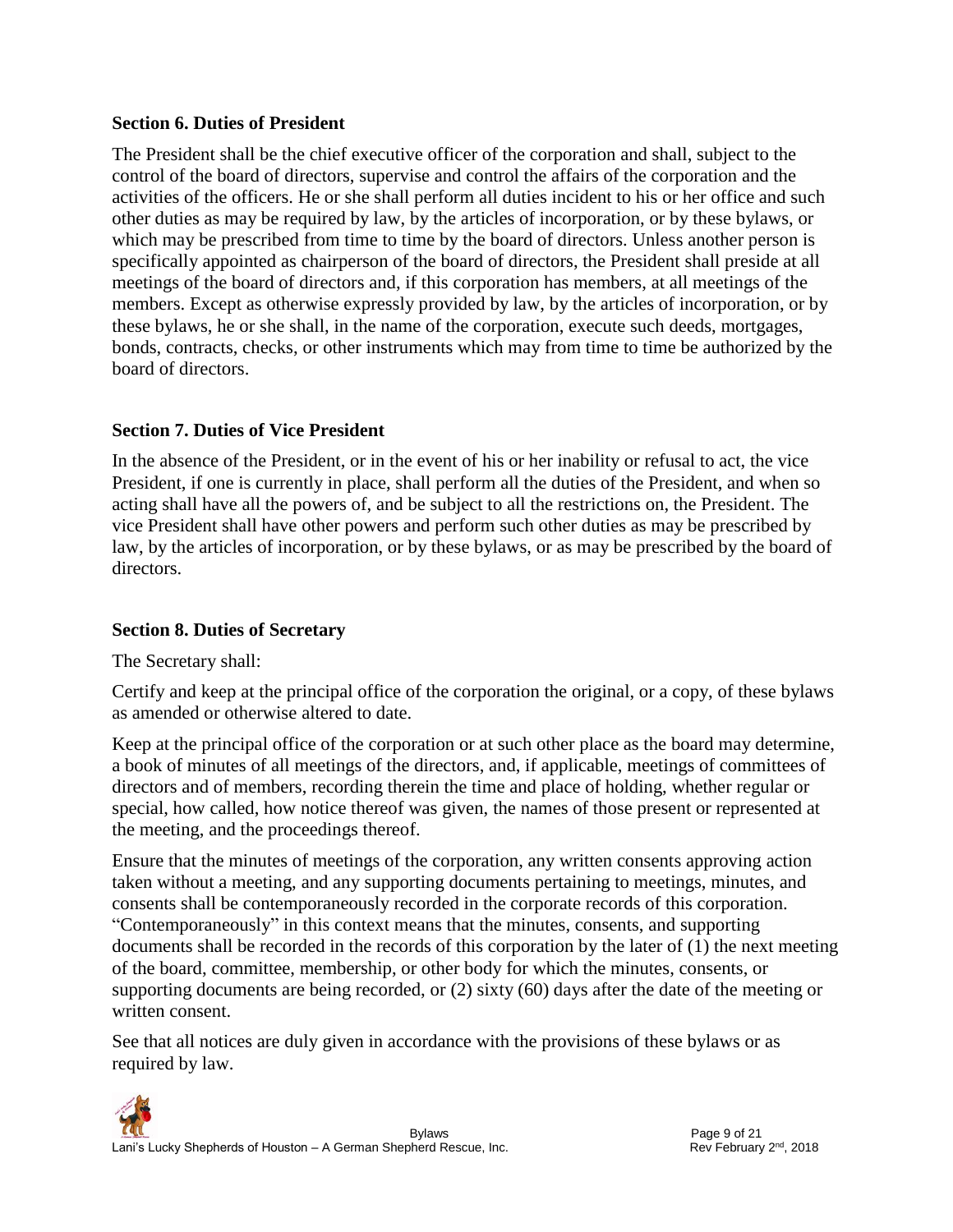## **Section 8. Duties of Secretary (continued)**

Be custodian of the records and of the seal of the corporation and affix the seal, as authorized by law or the provisions of these bylaws, to duly executed documents of the corporation.

Keep at the principal office of the corporation a membership book containing the name and address of each and any members, and, in the case where any membership has been terminated, he or she shall record such fact in the membership book together with the date on which such membership ceased.

Exhibit at all reasonable times to any director of the corporation, or to his or her agent or attorney, on request therefor, the bylaws, the membership book, and the minutes of the proceedings of the directors of the corporation.

In general, perform all duties incident to the office of Secretary and such other duties as may be required by law, by the articles of incorporation, or by these bylaws, or which may be assigned to him or her from time to time by the board of directors.

## **Section 9. Duties of Treasurer**

The Treasurer shall:

Have charge and custody of, and be responsible for, all funds and securities of the corporation, and deposit all such funds in the name of the corporation in such banks, trust companies, or other depositories as shall be selected by the board of directors.

Receive, and give receipt for, monies due and payable to the corporation from any source whatsoever.

Disburse, or cause to be disbursed, the funds of the corporation as may be directed by the board of directors, taking proper vouchers for such disbursements.

Keep and maintain adequate and correct accounts of the corporation's properties and business transactions, including accounts of its assets, liabilities, receipts, disbursements, gains, and losses.

Exhibit at all reasonable times the books of account and financial records to any director of the corporation, or to his or her agent or attorney, on request therefor.

Render to the President and directors, whenever requested, an account of any or all of his or her transactions as Treasurer and of the financial condition of the corporation.

Prepare, or cause to be prepared, and certify, or cause to be certified, the financial statements to be included in any required reports.

In general, perform all duties incident to the office of Treasurer and such other duties as may be required by law, by the articles of incorporation of the corporation, or by these bylaws, or which may be assigned to him or her from time to time by the board of directors.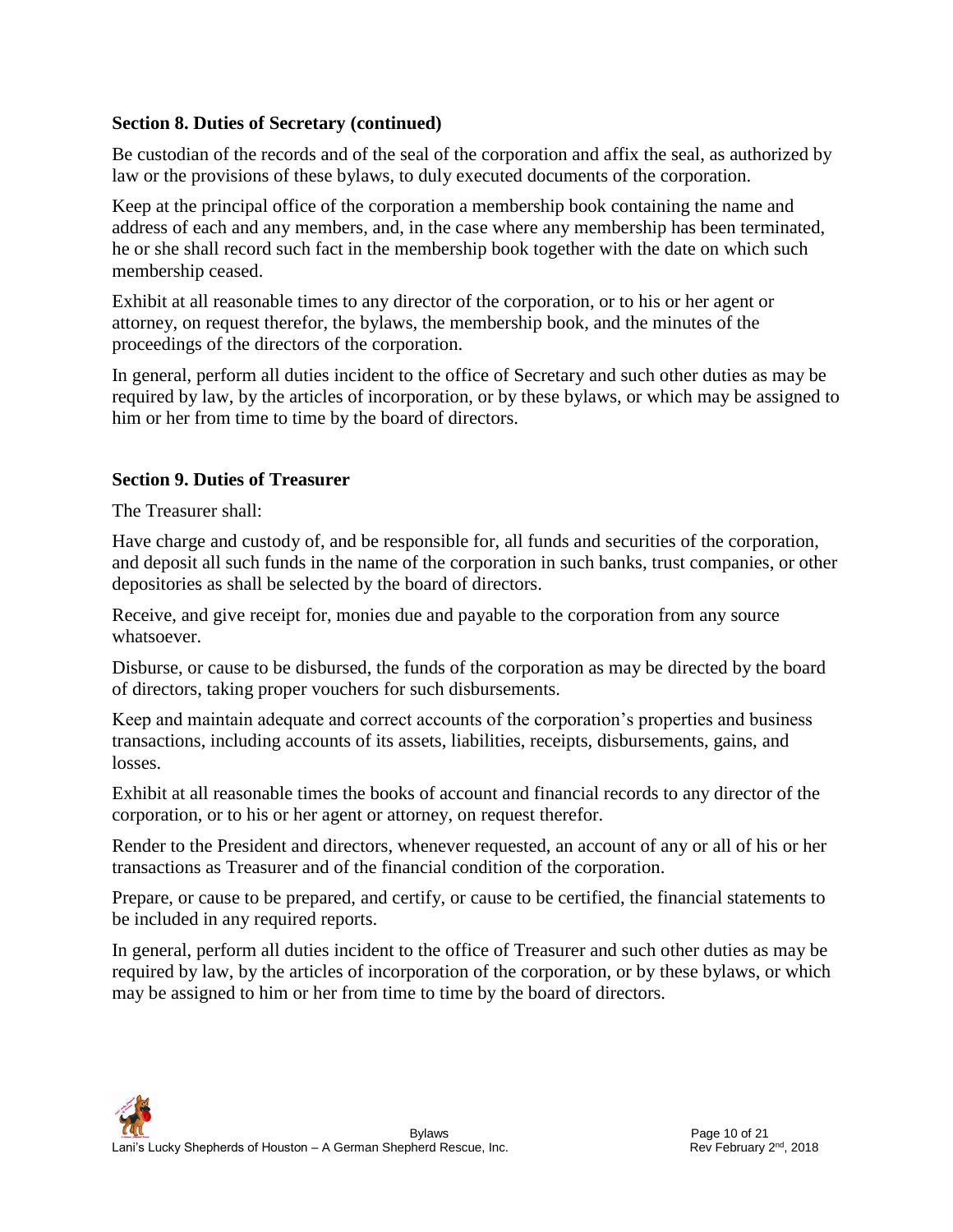### **Section 10. Compensation**

The salaries of the officers, if any, shall be fixed from time to time by resolution of the board of directors. In all cases, any salaries received by officers of this corporation shall be reasonable and given in return for services actually rendered to or for the corporation. All officer salaries shall be approved in advance in accordance with this corporation's conflict of interest policy, as set forth in Article 9 of these bylaws.

# **Article 5 Committees**

### **Section 1. Executive Committee**

The board of directors may, by a majority vote of its members, designate an Executive Committee consisting of two or more board members and may delegate to such committee the powers and authority of the board in the management of the business and affairs of the corporation, to the extent permitted, and, except as may otherwise be provided, by provisions of law.

By a majority vote of its members, the board may at any time revoke or modify any or all of the executive committee authority so delegated, increase or decrease but not below two (2) the number of the members of the executive committee, and fill vacancies on the Executive Committee from the members of the board. The executive committee shall keep regular minutes of its proceedings, cause them to be filed with the corporate records, and report the same to the board from time to time as the board may require.

### **Section 2. Other Committees**

The corporation shall have such other committees as may from time to time be designated by resolution of the board of directors. These committees may consist of persons who are not also members of the board and shall act in an advisory capacity to the board.

### **Section 3. Meetings and Action of Committees**

Meetings and action of committees shall be governed by, noticed, held, and taken in accordance with the provisions of these bylaws concerning meetings of the board of directors, with such changes in the context of such bylaw provisions as are necessary to substitute the committee and its members for the board of directors and its members, except that the time for regular and special meetings of committees may be fixed by resolution of the board of directors or by the committee. The board of directors may also adopt rules and regulations pertaining to the conduct of meetings of committees to the extent that such rules and regulations are consistent with the provisions of these bylaws.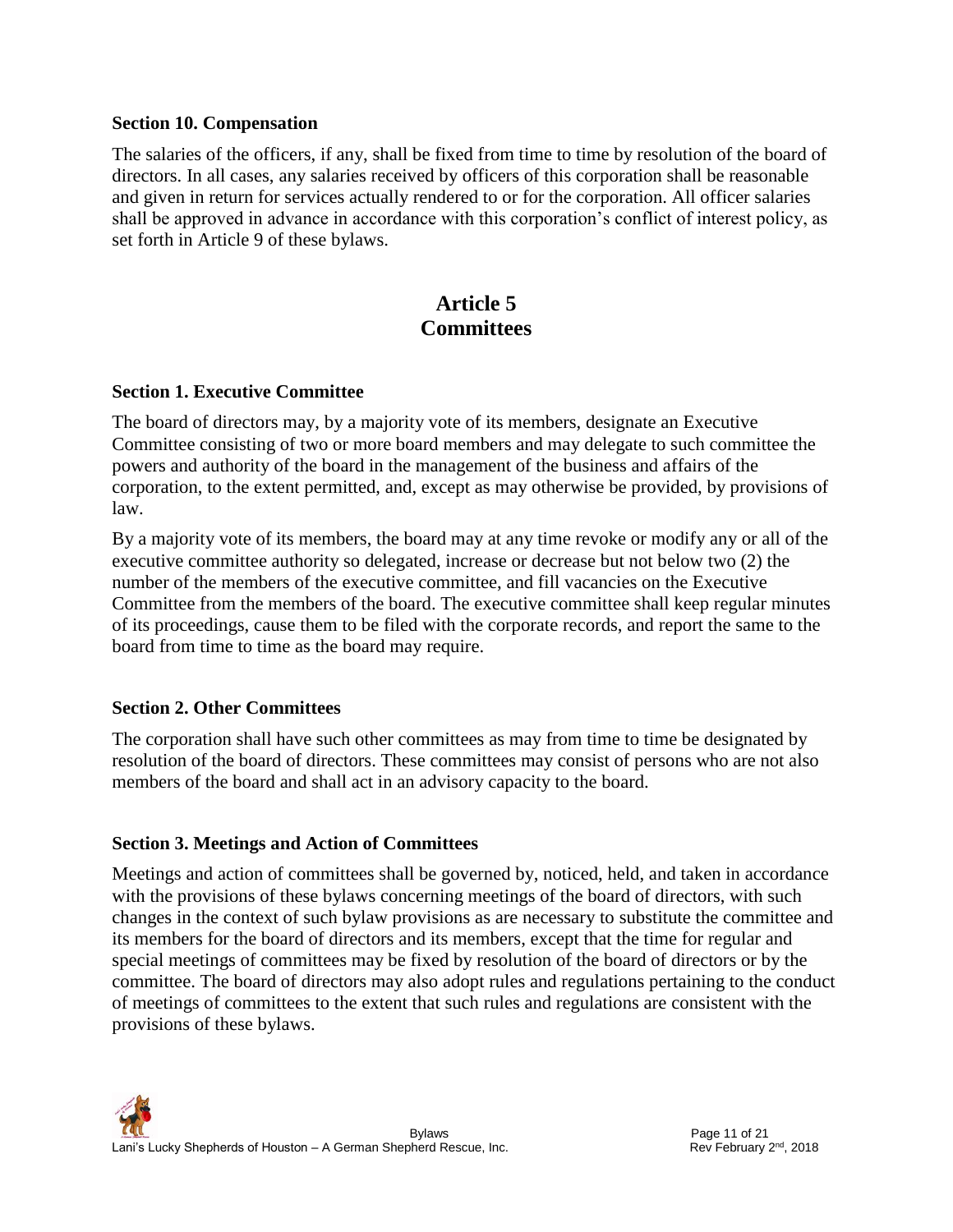# **Article 6 Execution of Instruments, Deposits, and Funds**

## **Section 1. Execution of Instruments**

The board of directors, except as otherwise provided in these bylaws, may by resolution authorize any officer or agent of the corporation to enter into any contract or execute and deliver any instrument in the name of and on behalf of the corporation, and such authority may be general or confined to specific instances. Unless so authorized, no officer, agent, or employee shall have any power or authority to bind the corporation by any contract or engagement or to pledge its credit or to render it liable monetarily for any purpose or in any amount.

### **Section 2. Checks and Notes**

Except as otherwise specifically determined by resolution of the board of directors, or as otherwise required by law, checks, drafts, promissory notes, orders for the payment of money, and other evidence of indebtedness of the corporation shall be signed by the Treasurer and countersigned by the President of the corporation.

### **Section 3. Deposits**

All funds of the corporation shall be deposited from time to time to the credit of the corporation in such banks, trust companies, or other depositories as the board of directors may select.

### **Section 4. Gifts**

The board of directors may accept on behalf of the corporation any contribution, gift, bequest, or devise for the nonprofit purposes of this corporation.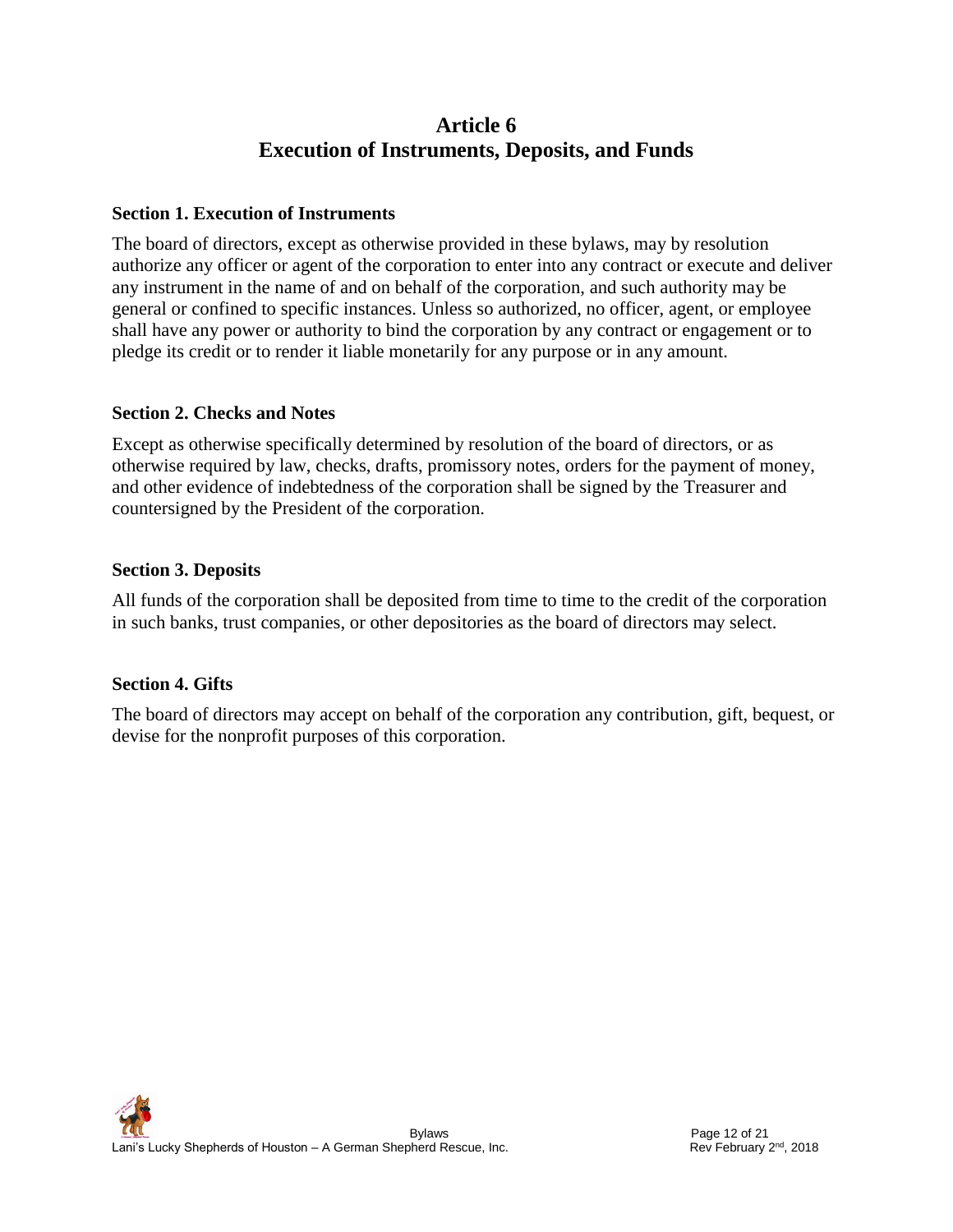# **Article 7 Corporate Records, Reports, and Seal**

### **Section 1. Maintenance of Corporate Records**

The corporation shall keep at its principal office:

- a. Minutes of all meetings of directors, committees of the board, and, if this corporation has members, of all meetings of members, indicating the time and place of holding such meetings, whether regular or special, how called, the notice given, and the names of those present and the proceedings thereof;
- b. Adequate and correct books and records of account, including accounts of its properties and business transactions and accounts of its assets, liabilities, receipts, disbursements, gains, and losses;
- c. A record of its members, if any, indicating their names and addresses and, if applicable, the class of membership held by each member and the termination date of any membership;
- d. A copy of the corporation's articles of incorporation and bylaws as amended to date, which shall be open to inspection by the members, if any, of the corporation at all reasonable times during office hours.

# **Section 2. Corporate Seal**

The board of directors may adopt, use, and at will alter, a corporate seal. Such seal shall be kept at the principal office of the corporation. Failure to affix the seal to corporate instruments, however, shall not affect the validity of any such instrument.

# **Section 3. Directors' Inspection Rights**

Every director shall have the absolute right at any reasonable time to inspect and copy all books, records, and documents of every kind and to inspect the physical properties of the corporation, and shall have such other rights to inspect the books, records, and properties of this corporation as may be required under the articles of incorporation, other provisions of these bylaws, and provisions of law.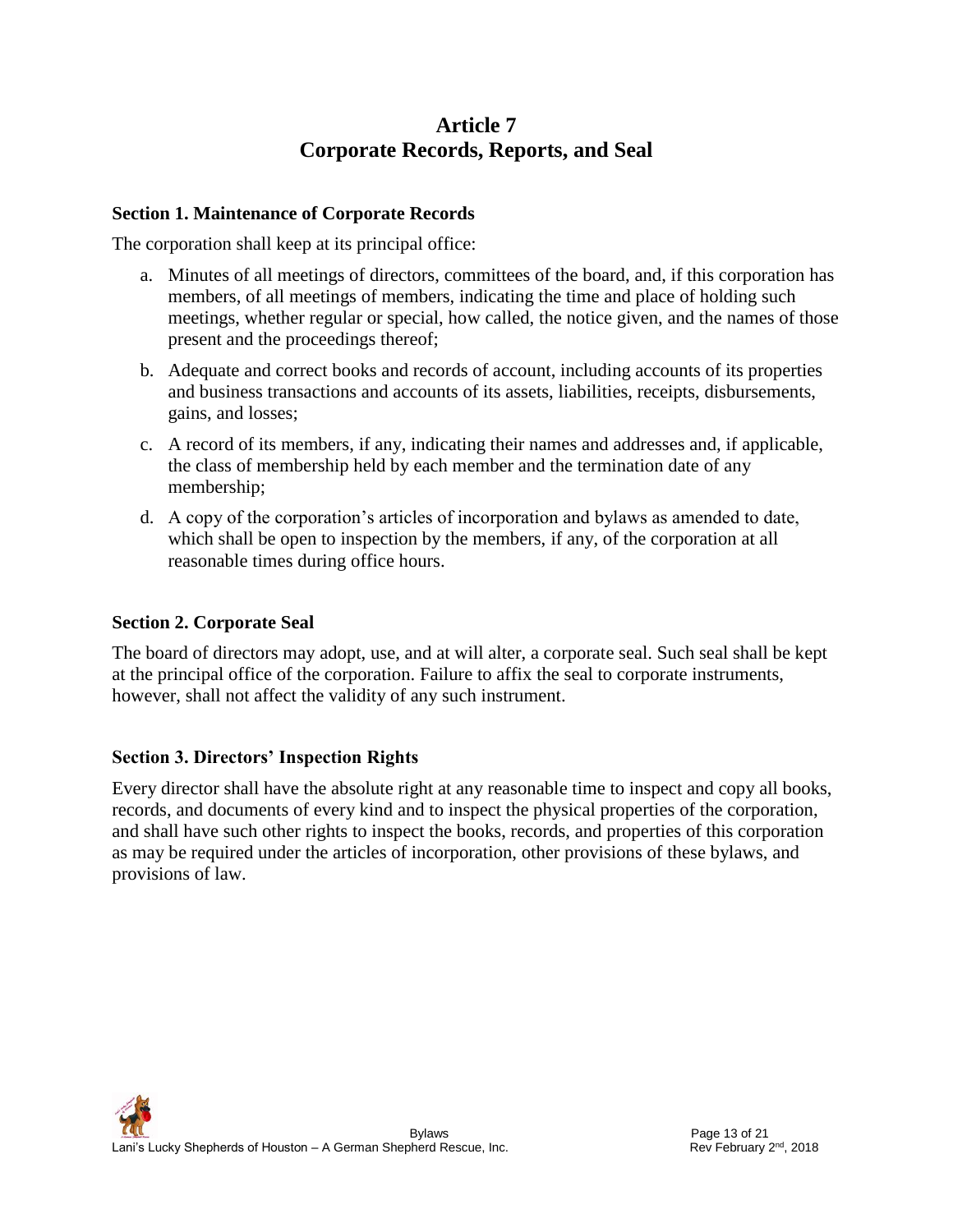### **Section 4. Members' Inspection Rights**

If this corporation has any members, then each and every member shall have the following inspection rights, for a purpose reasonably related to such person's interest as a member:

- a. To inspect and copy the record of all members' names, addresses, and voting rights, at reasonable times, upon written demand on the Secretary of the corporation, which demand shall state the purpose for which the inspection rights are requested.
- b. To obtain from the Secretary of the corporation, upon written demand on, and payment of a reasonable charge to, the Secretary of the corporation, a list of the names, addresses, and voting rights of those members entitled to vote for the election of directors as of the most recent record date for which the list has been compiled or as of the date specified by the member subsequent to the date of demand. The demand shall state the purpose for which the list is requested. The membership list shall be made available within a reasonable time after the demand is received by the Secretary of the corporation or after the date specified therein as of which the list is to be compiled.
- c. To inspect at any reasonable time the books, records, or minutes of proceedings of the members or of the board or committees of the board, upon written demand on the Secretary of the corporation by the member, for a purpose reasonably related to such person's interests as a member.

Members shall have such other rights to inspect the books, records, and properties of this corporation as may be required under the articles of incorporation, other provisions of these bylaws, and provisions of law.

# **Section 5. Right to Inspect**

Any inspection under the provisions of this article may be made in person or by agent or attorney and the right to inspection.

### **Section 6. Periodic Report**

The board shall cause any annual or periodic report if required under law to be prepared and delivered the office of The Texas Secretary of State or to the members, if any, of this corporation, to be so prepared and delivered within the time limits set by law.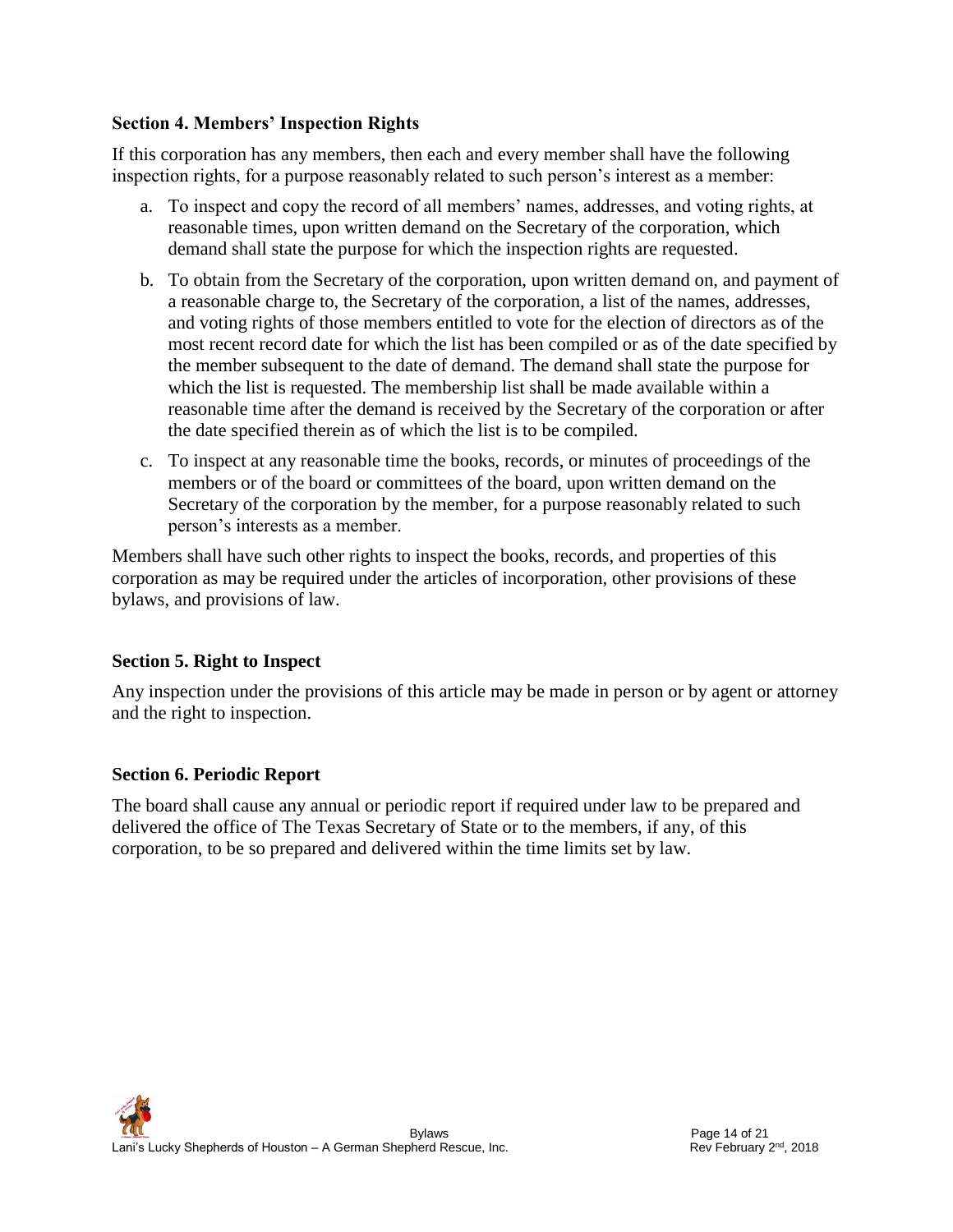# **Article 8 IRC 501(c)(3) Tax Exemption Provisions**

### **Section 1. Limitations on Activities**

No substantial part of the activities of this corporation shall be the carrying on of propaganda, or otherwise attempting to influence legislation (except as otherwise provided by Section 501(h) of the Internal Revenue Code), and this corporation shall not participate in, or intervene in (including the publishing or distribution of statements), any political campaign on behalf of, or in opposition to, any candidate for public office.

Notwithstanding any other provisions of these bylaws, this corporation shall not carry on any activities not permitted to be carried on (a) by a corporation exempt from federal income tax under Section 501(c)(3) of the Internal Revenue Code, or (b) by a corporation, contributions to which are deductible under Section  $170(c)(2)$  of the Internal Revenue Code.

# **Section 2. Prohibition Against Private Inurement**

No part of the net earnings of this corporation shall inure to the benefit of, or be distributable to, its members, directors or trustees, officers, or other private persons, except that the corporation shall be authorized and empowered to pay reasonable compensation for services rendered and to make payments and distributions in furtherance of the purposes of this corporation.

### **Section 3. Distribution of Assets**

Upon the dissolution of this corporation, its assets remaining after payment, or provision for payment, of all debts and liabilities of this corporation, shall be distributed for one or more exempt purposes within the meaning of Section  $501(c)(3)$  of the Internal Revenue Code or shall be distributed to the federal government, or to a state or local government, for a public purpose. Such distribution shall be made in accordance with all applicable provisions of the laws of Texas.

# **Section 4. Private Foundation Requirements and Restrictions**

In any taxable year in which this corporation is a private foundation as described in Section 509(a) of the Internal Revenue Code, the corporation (1) shall distribute its income for said period at such time and manner as not to subject it to tax under Section 4942 of the Internal Revenue Code; (2) shall not engage in any act of self-dealing as defined in Section 4941(d) of the Internal Revenue Code; (3) shall not retain any excess business holdings as defined in Section 4943(c) of the Internal Revenue Code; (4) shall not make any investments in such manner as to subject the corporation to tax under Section 4944 of the Internal Revenue Code; and (5) shall not make any taxable expenditures as defined in Section 4945(d) of the Internal Revenue Code.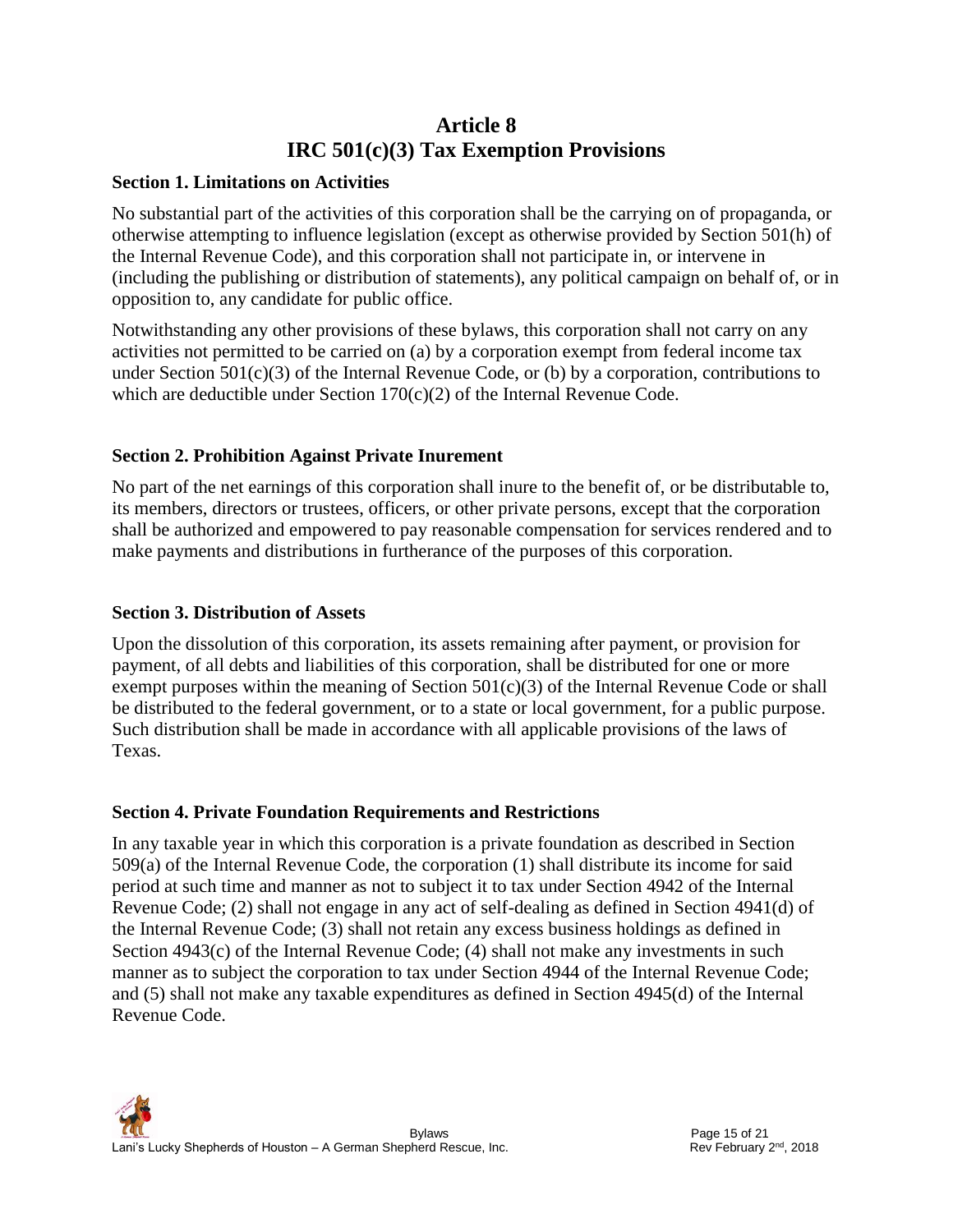# **Article 9 Conflict of Interest and Compensation Approval Policies**

## **Section 1. Purpose of Conflict of Interest Policy**

The purpose of this conflict of interest policy is to protect this tax-exempt corporation's interest when it is contemplating entering into a transaction or arrangement that might benefit the private interest of an officer or director of the corporation or any "disqualified person" as defined in Section 4958(f)(1) of the Internal Revenue Code and as amplified by Section 53.4958-3 of the IRS Regulations and which might result in a possible "excess benefit transaction" as defined in Section 4958(c)(1)(A) of the Internal Revenue Code and as amplified by Section 53.4958 of the IRS Regulations. This policy is intended to supplement but not replace any applicable state and federal laws governing conflict of interest applicable to nonprofit and charitable organizations.

### **Section 2. Definitions**

- **a. Interested Person.** Any director, principal officer, member of a committee with governing board delegated powers, or any other person who is a "disqualified person" as defined in Section 4958(f)(1) of the Internal Revenue Code and as amplified by Section 53.4958-3 of the IRS Regulations, who has a direct or indirect financial interest, as defined below, is an interested person.
- **b. Financial Interest.** A person has a financial interest if the person has, directly or indirectly, through business, investment, or family:
	- 1. An ownership or investment interest in any entity with which the corporation has a transaction or arrangement;
	- 2. A compensation arrangement with the corporation or with any entity or individual with which the corporation has a transaction or arrangement; or
	- 3. A potential ownership or investment interest in, or compensation arrangement with, any entity or individual with which the corporation is negotiating a transaction or arrangement.

Compensation includes direct and indirect remuneration as well as gifts or favors that are not insubstantial.

A financial interest is not necessarily a conflict of interest. Under Section 3, paragraph B, a person who has a financial interest may have a conflict of interest only if the appropriate governing board or committee decides that a conflict of interest exists.

### **Section 3. Conflict of Interest Avoidance Procedures**

**a. Duty to Disclose.** In connection with any actual or possible conflict of interest, an interested person must disclose the existence of the financial interest and be given the opportunity to disclose all material facts to the directors and members of committees with governing board delegated powers considering the proposed transaction or arrangement.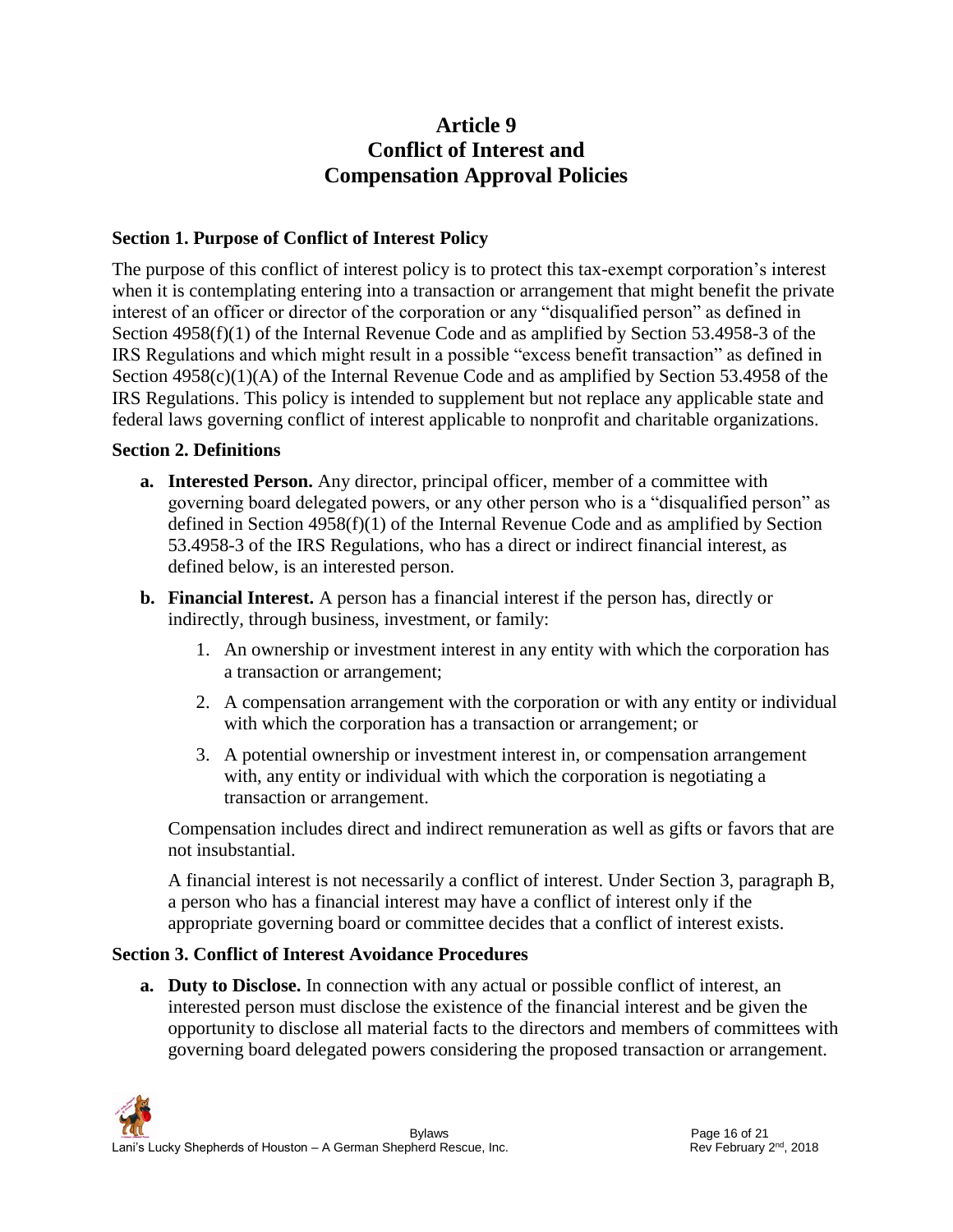- **b. Determining Whether a Conflict of Interest Exists.** After disclosure of the financial interest and all material facts, and after any discussion with the interested person, he/she shall leave the governing board or committee meeting while the determination of a conflict of interest is discussed and voted upon. The remaining board or committee members shall decide if a conflict of interest exists.
- **c. Procedures for Addressing the Conflict of Interest.** An interested person may make a presentation at the governing board or committee meeting, but after the presentation, he/she shall leave the meeting during the discussion of, and the vote on, the transaction or arrangement involving the possible conflict of interest.

The chairperson of the governing board or committee shall, if appropriate, appoint a disinterested person or committee to investigate alternatives to the proposed transaction or arrangement.

After exercising due diligence, the governing board or committee shall determine whether the corporation can obtain with reasonable efforts a more advantageous transaction or arrangement from a person or entity that would not give rise to a conflict of interest.

If a more advantageous transaction or arrangement is not reasonably possible under circumstances not producing a conflict of interest, the governing board or committee shall determine by a majority vote of the disinterested directors whether the transaction or arrangement is in the corporation's best interest, for its own benefit, and whether it is fair and reasonable. In conformity with the above determination, it shall make its decision as to whether to enter into the transaction or arrangement.

**d. Violations of the Conflicts of Interest Policy.** If the governing board or committee has reasonable cause to believe a member has failed to disclose actual or possible conflicts of interest, it shall inform the member of the basis for such belief and afford the member an opportunity to explain the alleged failure to disclose.

If, after hearing the member's response and after making further investigation as warranted by the circumstances, the governing board or committee determines the member has failed to disclose an actual or possible conflict of interest, it shall take appropriate disciplinary and corrective action.

### **Section 4. Records of Board and Board Committee Proceedings**

The minutes of meetings of the governing board and all committees with board delegated powers shall contain:

- a. The names of the persons who disclosed or otherwise were found to have a financial interest in connection with an actual or possible conflict of interest, the nature of the financial interest, any action taken to determine whether a conflict of interest was present, and the governing board's or committee's decision as to whether a conflict of interest in fact existed.
- b. The names of the persons who were present for discussions and votes relating to the transaction or arrangement, the content of the discussion, including any alternatives to the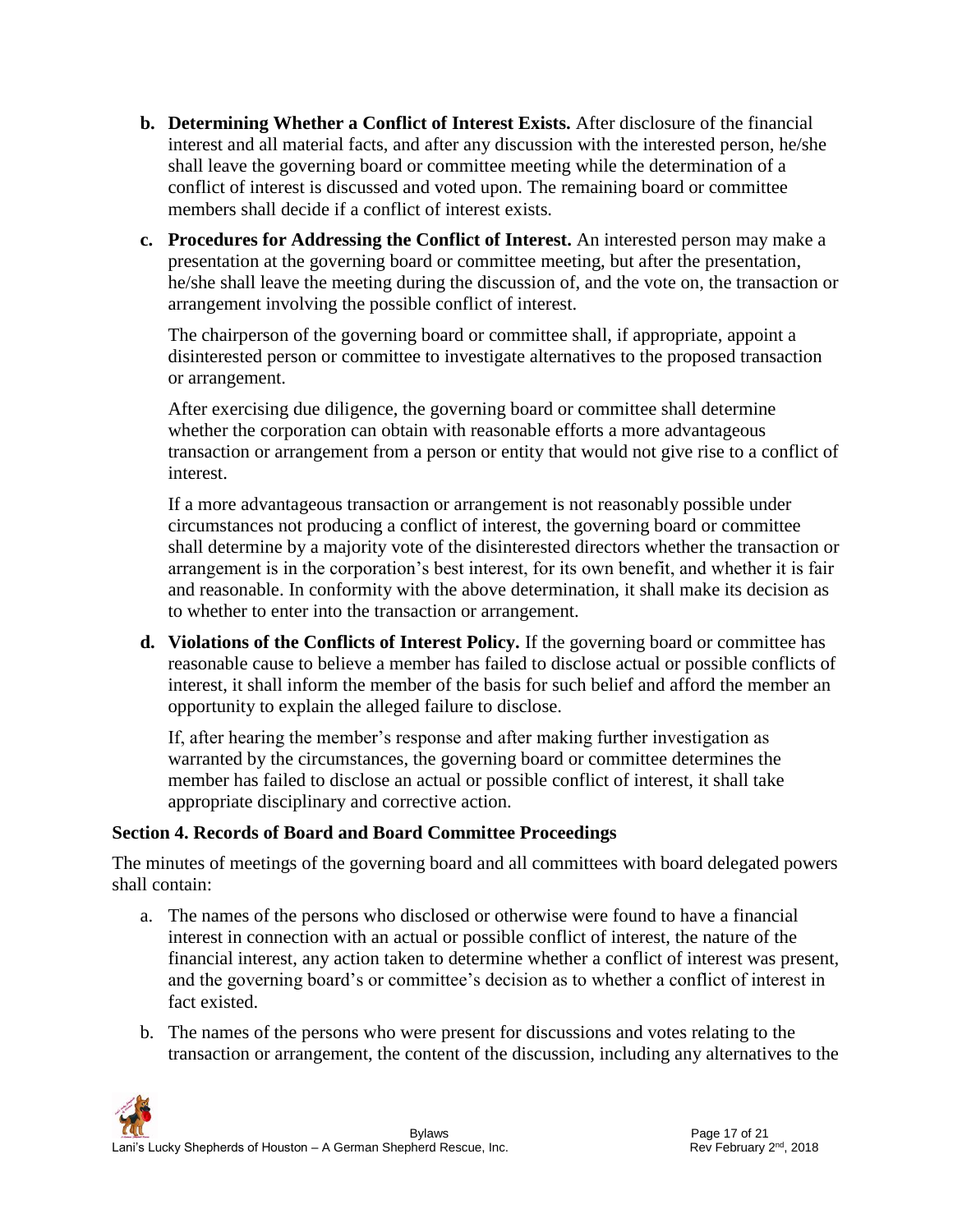proposed transaction or arrangement, and a record of any votes taken in connection with the proceedings.

# **Section 5. Compensation Approval Policies**

A voting member of the governing board who receives compensation, directly or indirectly, from the corporation for services is precluded from voting on matters pertaining to that member's compensation.

A voting member of any committee whose jurisdiction includes compensation matters and who receives compensation, directly or indirectly, from the corporation for services is precluded from voting on matters pertaining to that member's compensation.

No voting member of the governing board or any committee whose jurisdiction includes compensation matters and who receives compensation, directly or indirectly, from the corporation, either individually or collectively, is prohibited from providing information to any committee regarding compensation.

When approving compensation for directors, officers and employees, contractors, and any other compensation contract or arrangement, in addition to complying with the conflict of interest requirements and policies contained in the preceding and following sections of this article as well as the preceding paragraphs of this section of this article, the board or a duly constituted compensation committee of the board shall also comply with the following additional requirements and procedures:

- a. the terms of compensation shall be approved by the board or compensation committee prior to the first payment of compensation;
- b. all members of the board or compensation committee who approve compensation arrangements must not have a conflict of interest with respect to the compensation arrangement as specified in IRS Regulation Section 53.4958-6(c)(iii), which generally requires that each board member or committee member approving a compensation arrangement between this organization and a "disqualified person" (as defined in Section 4958(f)(1) of the Internal Revenue Code and as amplified by Section 53.4958-3 of the IRS Regulations):
	- 1. is not the person who is the subject of the compensation arrangement, or a family member of such person;
	- 2. is not in an employment relationship subject to the direction or control of the person who is the subject of the compensation arrangement;
	- 3. does not receive compensation or other payments subject to approval by the person who is the subject of the compensation arrangement;
	- 4. has no material financial interest affected by the compensation arrangement; and
	- 5. does not approve a transaction providing economic benefits to the person who is the subject of the compensation arrangement, who in turn has approved or will approve a transaction providing benefits to the board or committee member.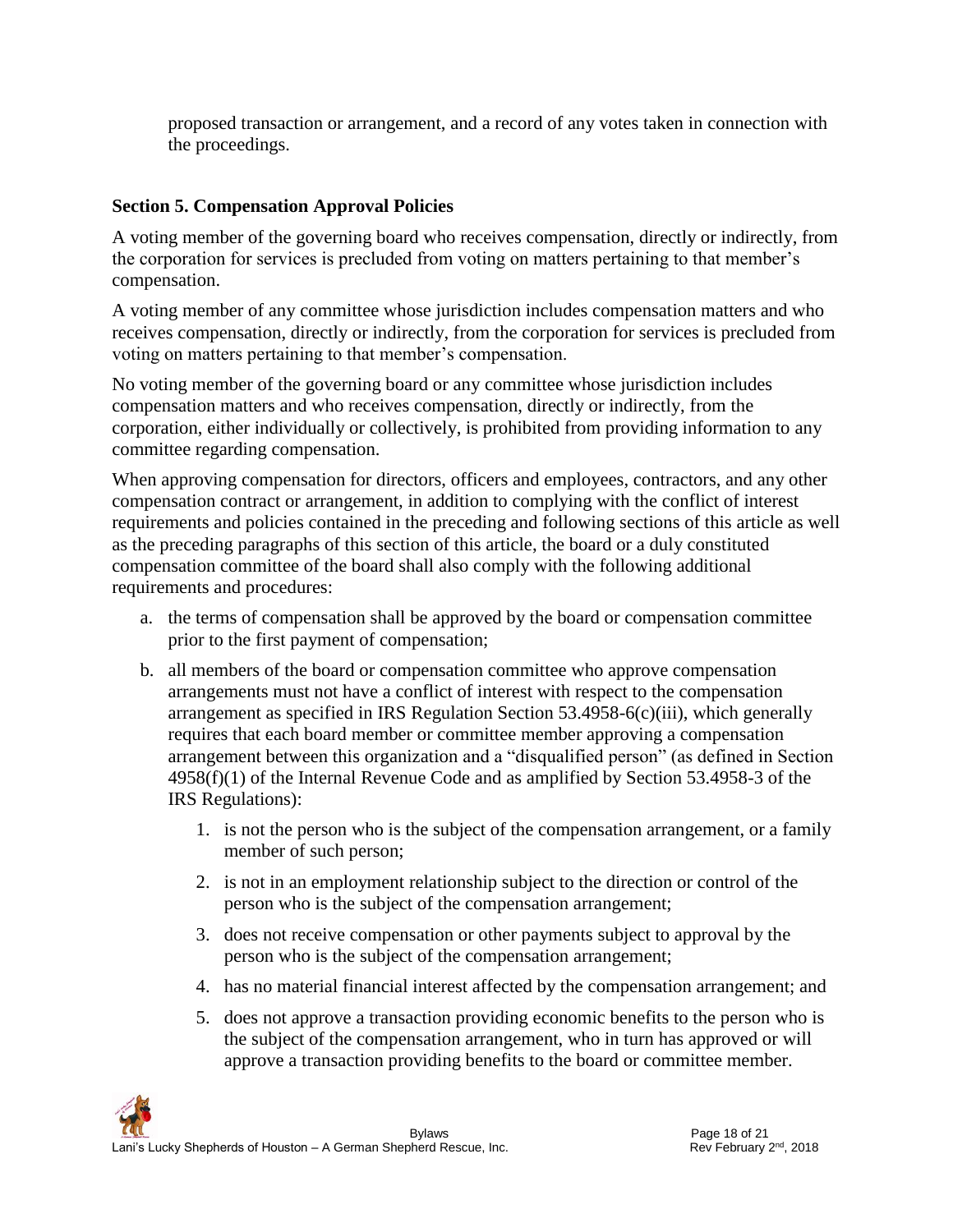- c. the board or compensation committee shall obtain and rely upon appropriate data as to comparability prior to approving the terms of compensation. Appropriate data may include the following:
	- 1. compensation levels paid by similarly situated organizations, both taxable and tax-exempt, for functionally comparable positions. "Similarly situated" organizations are those of a similar size, purpose, and with similar resources;
	- 2. the availability of similar services in the geographic area of this organization;
	- 3. current compensation surveys compiled by independent firms;
	- 4. actual written offers from similar institutions competing for the services of the person who is the subject of the compensation arrangement.

As allowed by IRS Regulation 4958-6, if this organization has average annual gross receipts (including contributions) for its three prior tax years of less than \$1 million, the board or compensation committee will have obtained and relied upon appropriate data as to comparability if it obtains and relies upon data on compensation paid by three comparable organizations in the same or similar communities for similar services.

- d. the terms of compensation and the basis for approving them shall be recorded in written minutes of the meeting of the board or compensation committee that approved the compensation. Such documentation shall include:
	- 1. the terms of the compensation arrangement and the date it was approved;
	- 2. the members of the board or compensation committee who were present during debate on the transaction, those who voted on it, and the votes cast by each board or committee member;
	- 3. the comparability data obtained and relied upon and how the data was obtained;
	- 4. If the board or compensation committee determines that reasonable compensation for a specific position in this organization or for providing services under any other compensation arrangement with this organization is higher or lower than the range of comparability data obtained, the board or committee shall record in the minutes of the meeting the basis for its determination;
	- 5. If the board or committee makes adjustments to comparability data due to geographic area or other specific conditions, these adjustments and the reasons for them shall be recorded in the minutes of the board or committee meeting;
	- 6. any actions taken with respect to determining if a board or committee member had a conflict of interest with respect to the compensation arrangement, and if so, actions taken to make sure the member with the conflict of interest did not affect or participate in the approval of the transaction (for example, a notation in the records that after a finding of conflict of interest by a member, the member with the conflict of interest was asked to, and did, leave the meeting prior to a discussion of the compensation arrangement and a taking of the votes to approve the arrangement);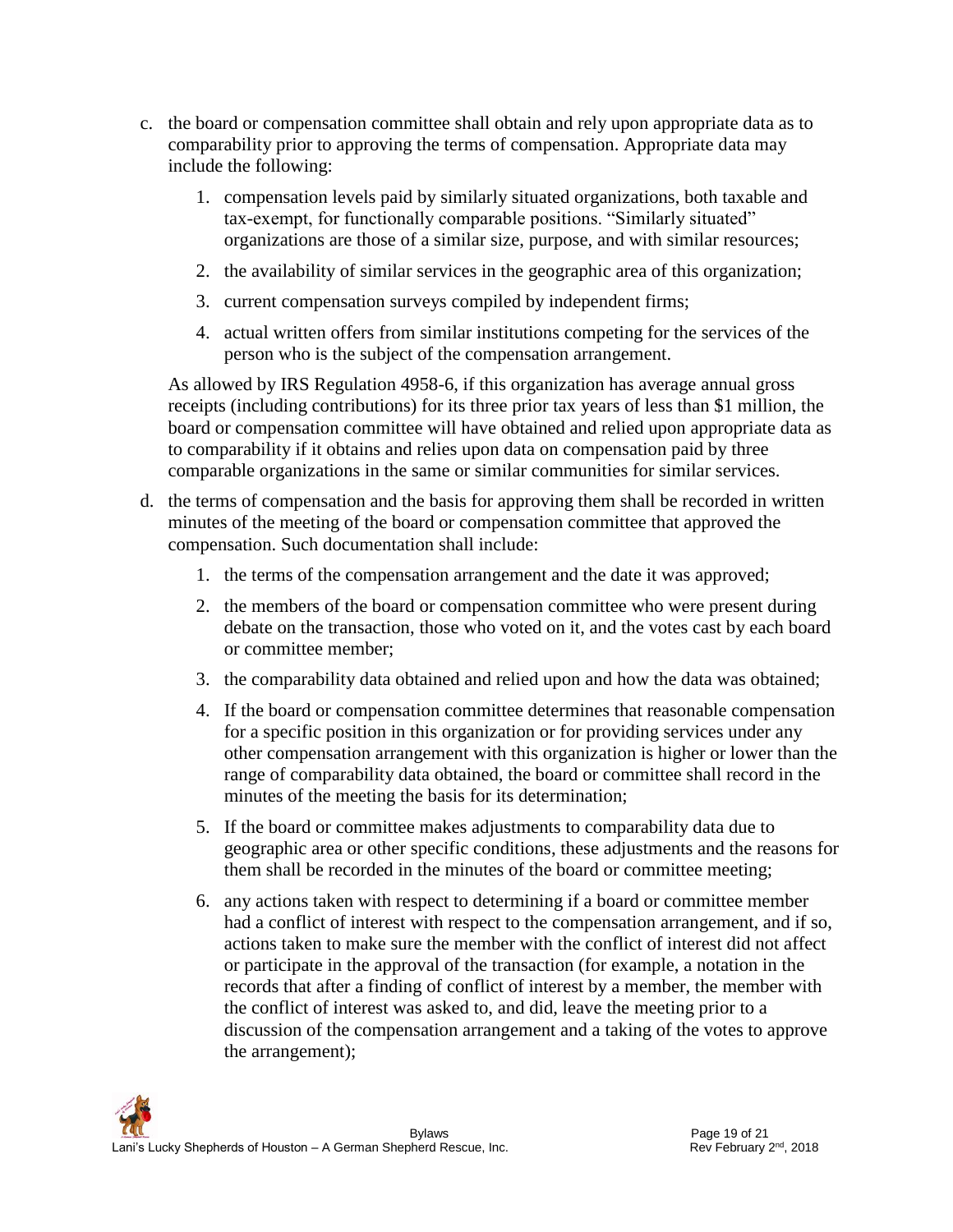7. The minutes of board or committee meetings at which compensation arrangements are approved must be prepared before the later of the date of the next board or committee meeting or 60 days after the final actions of the board or committee are taken with respect to the approval of the compensation arrangements. The minutes must be reviewed and approved by the board and committee as reasonable, accurate, and complete within a reasonable period thereafter, normally prior to or at the next board or committee meeting following final action on the arrangement by the board or committee.

### **Section 6. Annual Statements**

Each director, principal officer, and member of a committee with governing board delegated powers shall annually sign a statement which affirms such person:

- a. has received a copy of the conflicts of interest policy;
- b. has read and understands the policy;
- c. has agreed to comply with the policy; and
- d. understands the corporation is charitable and in order to maintain its federal tax exemption it must engage primarily in activities which accomplish one or more of its taxexempt purposes.

### **Section 7. Periodic Reviews**

To ensure the corporation operates in a manner consistent with charitable purposes and does not engage in activities that could jeopardize its tax-exempt status, periodic reviews shall be conducted. The periodic reviews shall, at a minimum, include the following subjects:

- a. Whether compensation arrangements and benefits are reasonable, based on competent survey information, and the result of arm's-length bargaining.
- b. Whether partnerships, joint ventures, and arrangements with management organizations conform to the corporation's written policies, are properly recorded, reflect reasonable investment or payments for goods and services, further charitable purposes, and do not result in inurement, impermissible private benefit, or in an excess benefit transaction.

### **Section 8. Use of Outside Experts**

When conducting the periodic reviews as provided for in Section 7, the corporation may, but need not, use outside advisors. If outside experts are used, their use shall not relieve the governing board of its responsibility for ensuring periodic reviews are conducted.